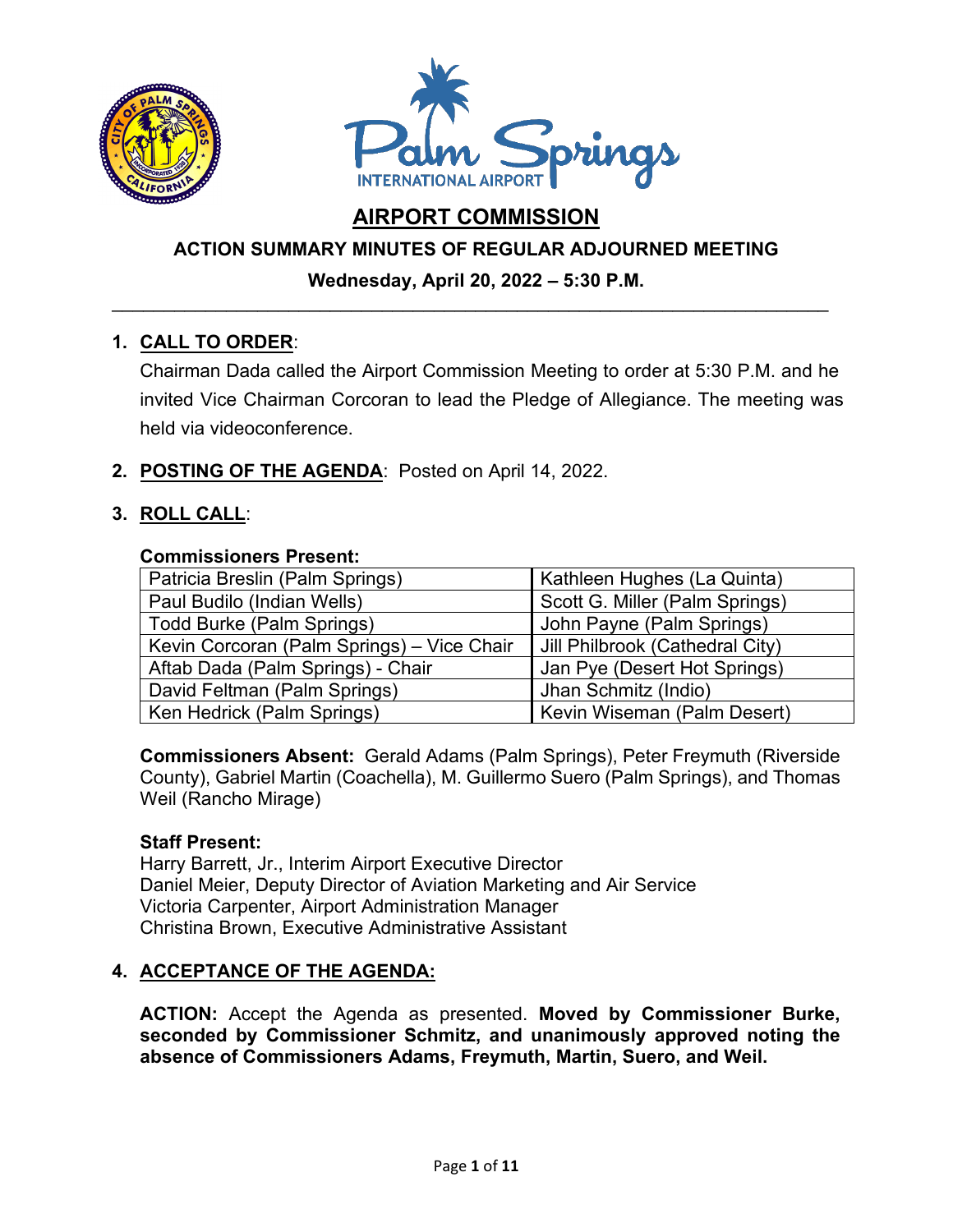## **5. PUBLIC COMMENTS:**

Mr. Tony Michaelis, Cathedral City resident, said that he had been an arriving passenger at PSP on April 2nd at 1:00 p.m., and he voiced his concern with the chaos at the baggage claim area. He said it took an hour to get his luggage and that there wasn't any communication with the passengers that were waiting for their luggage. Mr. Michaelis referred to the article in the Desert Sun that had reported that airport management had stated that the issues with airline operations was out of the airport's control, and he said that he believed that simple basic management could have made a huge difference in the negative passenger experience. He also said that he believed that it wouldn't take much for a couple of managers to be at the location for those two hours during the busy period to try to facilitate some communication with passengers coming in. Mr. Michaelis said that he doesn't accept management saying that the situation is out of their control, and he said that he hopes that things improve.

\_\_\_\_\_\_\_\_\_\_\_\_\_\_\_\_\_\_\_\_\_\_\_\_\_\_\_\_\_\_\_\_\_\_\_\_\_\_\_\_\_\_\_\_\_\_\_\_\_\_\_\_\_\_\_\_\_\_\_\_\_\_\_\_\_\_\_\_\_\_

Chairman Dada thanked Mr. Michaelis for his comments, and he said that the airport staff would contact him to address his comments.

## **6. APPROVAL OF THE MINUTES:**

Commissioner Hedrick requested that his request to Arica Gately with CLEAR for more information on how much an ambassador makes be added to the minutes.

**ACTION**: Approve the minutes of the Airport Commission Meeting of March 16, 2022. **Moved by Commissioner Feltman, seconded by Vice Chairman Corcoran and unanimously approved with the correction requested by Commissioner Hedrick, and noting the absence of Commissioners Adams, Freymuth, Martin, Suero, and Weil.**

## **7. INTRODUCTIONS AND PRESENTATIONS**: None

## **8. CITY MANAGER REPORT**: None

## **9. DISCUSSION AND ACTION ITEMS:** None

## **10.EXECUTIVE DIRECTOR REPORT:**

## **10.A** Projects Update and Airport Capital Improvement Program Update

Interim Airport Executive Director Barrett said that there were nine total noise complaints over the month of March, eight commercial aircraft noise complaints and one general aviation noise complaint. He said that four of the complaints came from the Rancho Mirage area which is four and half miles from the airport, and the remaining complaints came from more than 13 miles from the airport. Mr. Barrett noted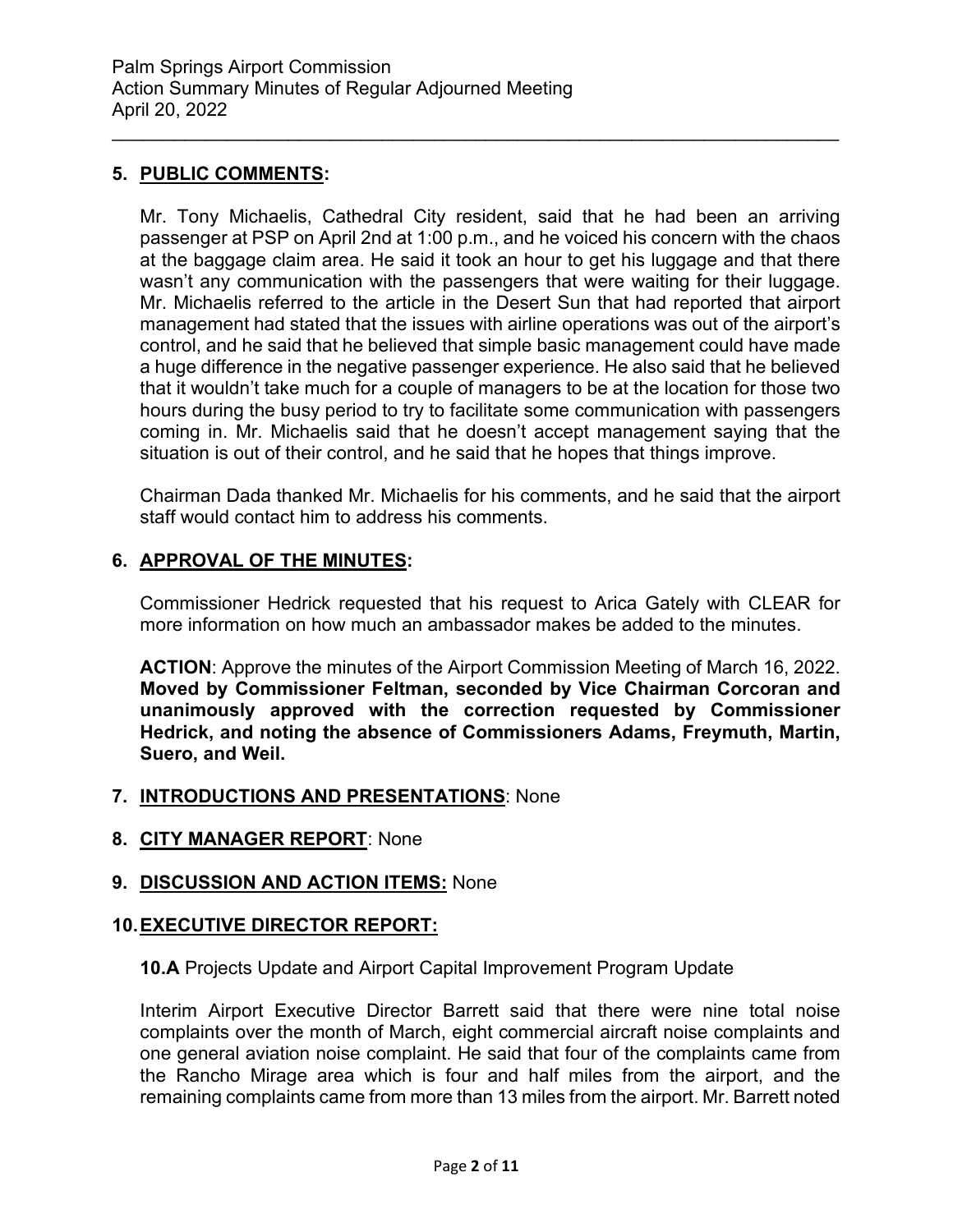that airport staff is starting to receive more interest in commercial aircraft noise which staff is addressing.

\_\_\_\_\_\_\_\_\_\_\_\_\_\_\_\_\_\_\_\_\_\_\_\_\_\_\_\_\_\_\_\_\_\_\_\_\_\_\_\_\_\_\_\_\_\_\_\_\_\_\_\_\_\_\_\_\_\_\_\_\_\_\_\_\_\_\_\_\_\_

Mr. Barrett said that in regard to the airport's baggage handling system challenges, staff had narrowed down most of the problems associated with the baggage handling system to capacity issues that were being caused by the surge in aircraft operations that occurred between the hours of 10:00 a.m. and 2:00 p.m. He said that staff has been working on the system internally, and there has been some software upgrades and hardware reconfiguration. Mr. Barrett noted that Alaska Airlines had a pilot strike which temporarily reduced services, and he said that some of the seasonal carriers are winding down for the year. Mr. Barrett said that staff was entering into an agreement with V-1 Consulting for baggage handling system consulting. He said that V-1 Consulting had assisted Denver International Airport with their baggage capacity challenges and that V-1 Consulting would be assessing PSP's baggage handling system, and they would be looking into the decisions that had been made throughout the construction process to hopefully make some recommendations on how the airport staff can make improvements. Mr. Barrett said that he wasn't anticipating that there will be a short-term fix and that the process will take several months, and he said that the Commission would receive briefings on the status of the assessment.

Commissioner Miller referred to the comments received from Mr. Michaelis, he asked if it would help to have better communication, and he said that passengers do not differentiate between the airport and the airlines when it comes to baggage. Commissioner Miller asked if there was a way to situate airport staff during the peak hours to help communicate with the people at the baggage claim area the status of their baggage. Mr. Barrett said that the airport staff was beginning to implement some measures to address these issues, staff is looking into utilizing the airport volunteers, the Navigators, to solicit their assistance in helping to manage the baggage claim and the ticket wing queuing. He said that staff has also been working with the airlines on their schedules and their manpower issues so that the airlines can be able to provide the best customer service when their passengers arrive.

Commissioner Hedrick asked if the airlines have insufficient personnel to unload the baggage. Mr. Barrett confirmed that the airlines do have insufficient personnel, and he said that there is a number of problems with the baggage claim, the baggage claim is undersized for the type of aircraft that the airport is receiving, the airport is limited to three baggage carousels in the baggage claim area which creates a mad dash for the airlines to try to get their bags onto the belt first during the peak periods, and he said that some of the airlines have had ground handling challenges. Mr. Barrett said that American Airlines had recently changed their ground handler, and he believes that there will be other airlines that will also be changing their ground handler.

Commissioner Wiseman asked if there is a functional intercom system in the baggage claim area where communications could be made. Mr. Barrett said that there are functional intercom systems that are staged at the bag claim offices for each airline,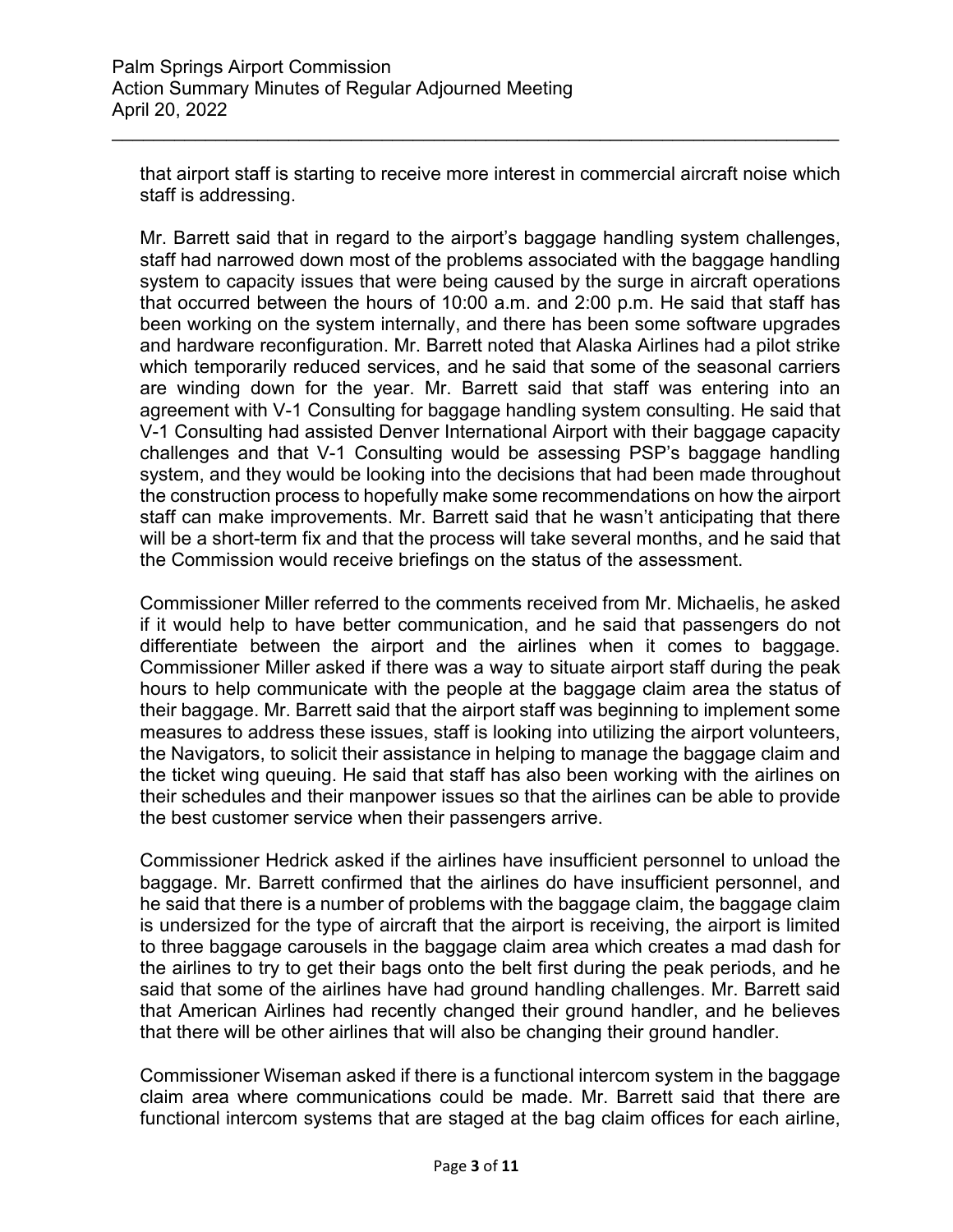and the airline staff have access to those intercom systems. Mr. Barrett said that the airport staff was working on installing a central PA system. Commissioner Wiseman asked if it would be an imposition for the airport staff to ask the airlines to improve their communications by using the intercom systems. Mr. Barrett said that the airport staff had already spoken to the airlines about using the intercom systems, and he said that some of the airlines were improving their communication with the passengers.

\_\_\_\_\_\_\_\_\_\_\_\_\_\_\_\_\_\_\_\_\_\_\_\_\_\_\_\_\_\_\_\_\_\_\_\_\_\_\_\_\_\_\_\_\_\_\_\_\_\_\_\_\_\_\_\_\_\_\_\_\_\_\_\_\_\_\_\_\_\_

Commissioner Payne inquired about using the bits display above the baggage carousels to display notifications for the passengers. Mr. Barrett said that the software that drives the system would need to be upgraded. Commissioner Payne asked if there was anything in the lease agreement with the airlines that would allow the airport staff to punish the airlines for taking too long to deliver bags. Deputy Director of Aviation Marketing and Air Service Meier said that there isn't anything written in the lease agreement that would allow the airport staff to punish a carrier for delayed baggage delivery and that it has been his experience that it would be difficult to try to enforce punishments. Commissioner Payne suggested that the airport staff call out the airlines that underperforming. Mr. Meier said that he would advise against calling out the airlines, and he said that it wouldn't be in the airports best interest to alienate the airlines.

Commissioner Hedrick asked if the main issue is that the airport doesn't have the capacity for the airlines to process and offload the bags. Mr. Barrett said that the main issue is a facility issue, and he said that staff is exploring applying for grant funding for baggage claim expansion and development. Commissioner Miller asked if it would be possible for the bit display software to be upgraded so that there could be a visual to help alleviate some of the issue. Mr. Barrett said that he would need to work with the City's IT Department to see if the software upgrade could be feasible. Commissioner Miller said that he believed that the City Council has a mechanism for emergency situations. Mr. Barrett explained that the law is restrictive on what can be classified as an emergency. Commissioner Payne asked if the problem is that the airport doesn't have the funds to fix the problem or that the problem cannot be escalated and prioritized with the vendor. Mr. Barrett explained that he would need to consult with the City's IT Department because software upgrades are not handled internally by the airport staff.

Commissioner Payne asked if the system was scaled for a certain amount and due to a variety of factors such as an increase of passengers the amount has increased significantly, and the airport staff did not know this would happen in the design initially. Mr. Barrett explained that the baggage claim system is the original system, and the outbound baggage handling system has been recently upgraded. Mr. Barrett said that he believes that the baggage claim system has met its useful life and that the design program needs to be upgraded.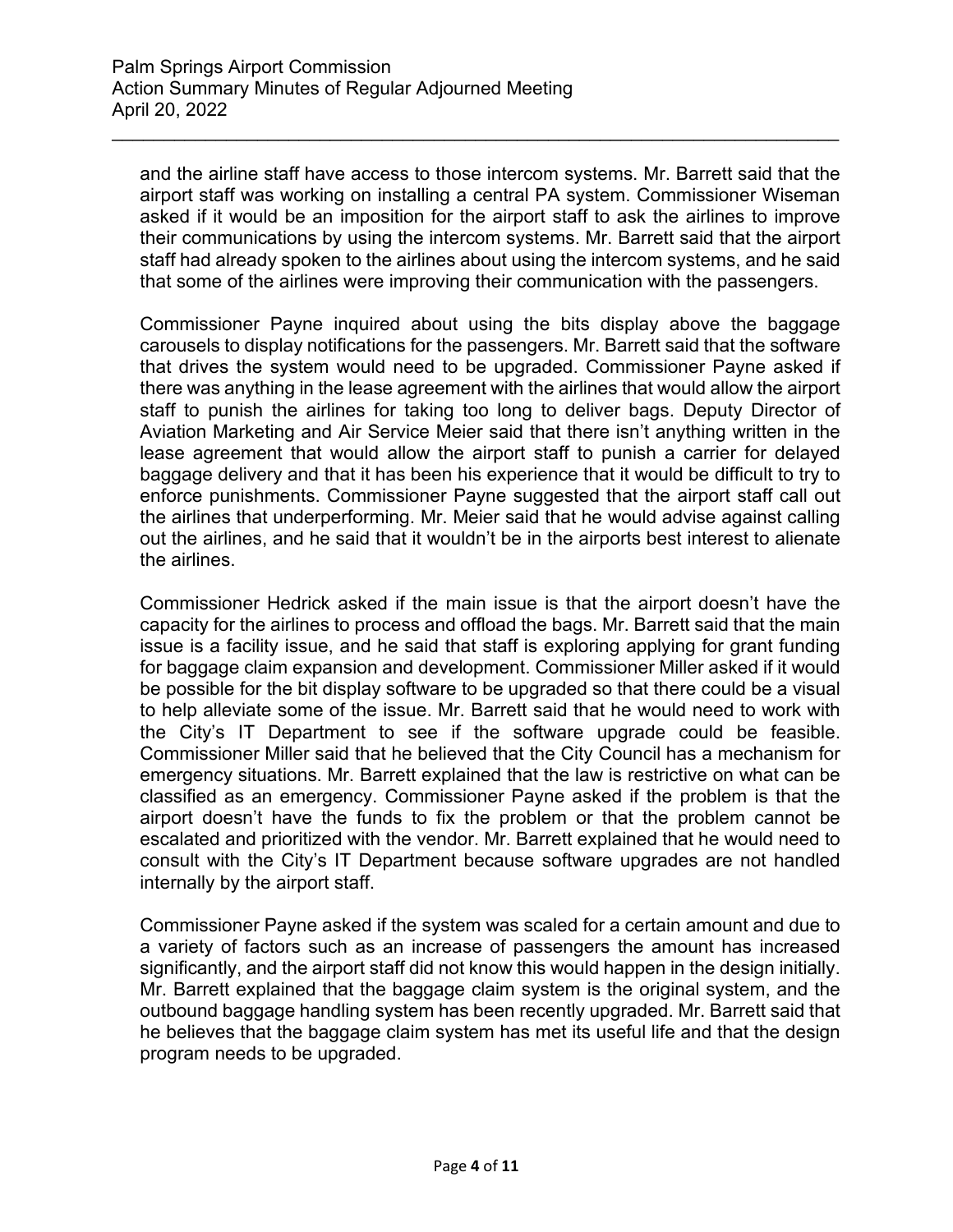Commissioner Wiseman said that fixing the problem is clearly a long-term task and communicating better about the problem to passengers is something that staff can attack right now to make a better experience for the passengers. Mr. Barrett said that the airport staff was working on improving communication.

\_\_\_\_\_\_\_\_\_\_\_\_\_\_\_\_\_\_\_\_\_\_\_\_\_\_\_\_\_\_\_\_\_\_\_\_\_\_\_\_\_\_\_\_\_\_\_\_\_\_\_\_\_\_\_\_\_\_\_\_\_\_\_\_\_\_\_\_\_\_

Commissioner Payne inquired about the warranty on the outbound baggage handling system. Mr. Barrett said that the outbound baggage handling system hasn't been meeting the airports capacity needs, particularly with the number of aircraft and passengers that have been coming through facility, and the airport staff has been working with the software and programmable logic controller provider Intellimodus, the manufacturer Logan Teleflex, and Swinerton who is the builder to figure out what is happening with the system. He said that staff has been actively making tweaks to the system to try to gain some of the capacity back which has worked to a very incremental degree. Mr. Barrett said that V-1 Consulting would be assessing the system to determine if the system can be reconfigured with modifications to make the system work better for the airport.

Commissioner Payne asked if the contract had been paid out. Mr. Barrett said that the contract had been paid out to Swinerton. Commissioner Payne asked if staff had discussed restarting the warranty period with the City Council since the contract is not performing to specifications, and he said that he didn't understand why the warranty should have started in the first place. Mr. Barrett clarified that the warranty is still in effect, there hasn't been a discussion with the City Council, and he said that staff is going through an exercise to figure out what decisions had been made by the previous airport director and what decisions were made by the designer.

Commissioner Hedrick said that basically the system is too small for the airport's needs. Mr. Barrett said that during the peak hours, the system is too small for the airport's needs. Commissioner Hedrick noted that the issue is going to grow as the airport grows. Mr. Barrett agreed with Commissioner Hedrick.

Commissioner Payne asked Mr. Barrett if he thought that he would know the problem in the history by the next Commission meeting or if he thought it would take longer to get the information. Mr. Barrett said that he believed that it could take three to four months before staff could truly know where things are and what needs to be done.

Mr. Barrett noted that Vested Solutions had begun providing janitorial services at the airport on April 11th, he said that Vested Solutions is providing overnight janitorial services to supplement the airport staff to help keep the facility clean, and they are also providing two restroom attendants during the peak hours of 6:00 a.m. to 2:00 p.m. He said that he is hoping that there will be a noticeable improvement in the facility hygiene. Commissioner Miller said that he had received comments from two fellow residents who had both said that they had seen a huge difference in the bathrooms and that the bathrooms were much cleaner.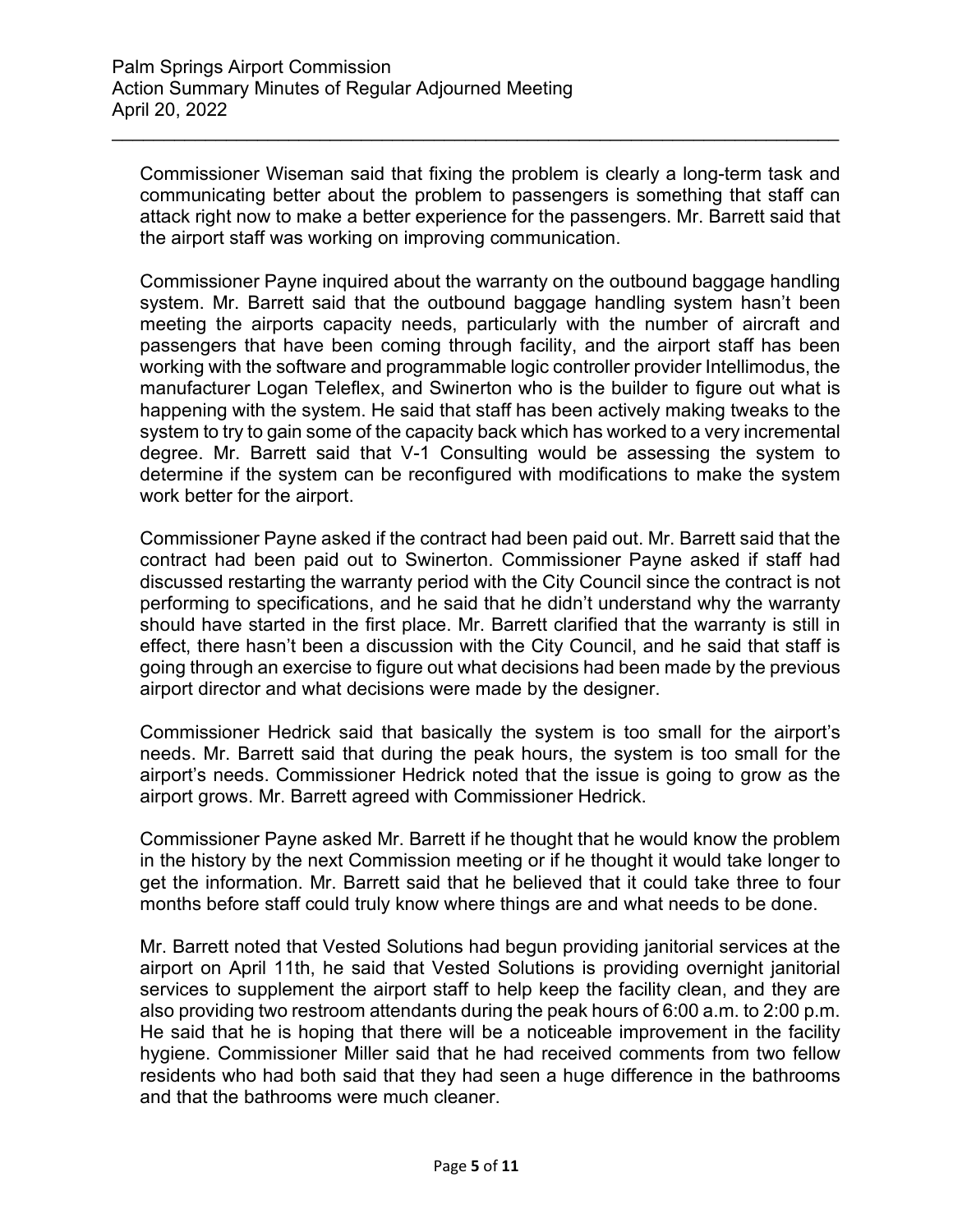Mr. Barrett reported that CLEAR had launched their services at the airport on the previous Thursday and that the launch has been successful. He said that the airport staff had noticed an almost immediate improvement in wait times at the TSA checkpoint, and the CLEAR staff have been good about helping with queue management. Mr. Barrett said that CLEAR had reported that as of Monday, there had been 1,530 members that were vetted through the facility, and CLEAR also tracked approximately 2,100 members that were inbound to PSP. Mr. Barrett said that CLEAR had provided a response to Commissioner Hedrick's inquiry about the ambassador's wages, and he said that the ambassador's base rate is \$16 per hour plus commission which is \$13 per member enrollment.

\_\_\_\_\_\_\_\_\_\_\_\_\_\_\_\_\_\_\_\_\_\_\_\_\_\_\_\_\_\_\_\_\_\_\_\_\_\_\_\_\_\_\_\_\_\_\_\_\_\_\_\_\_\_\_\_\_\_\_\_\_\_\_\_\_\_\_\_\_\_

Commissioner Payne asked if the airport staff had received a response from CLEAR about the suggestion that Commissioner Miller had made that was in regard to CLEAR offering a senior discount. Mr. Barrett said that staff had not received an official response, and he said that staff would follow up with CLEAR.

**10.B** Budget and Finance Committee Update:

Committee Chairman Feltman turned the Budget and Finance Committee update over to Airport Administration Manager Carpenter.

Ms. Carpenter noted that there were some revisions made to the budget which included an increase to capital projects for an amount of \$1.9 million. She said that the projects included restroom renovations, switching over to common use, paving at Gate 16, and the local FAA match that wasn't included in the original draft of the budget. Ms. Carpenter also noted that the airport's expenses had been increased by \$2.2 million to reflect the increase in the capital program and additional staffing.

Ms. Carpenter presented the final budgets for Funds 405 – Customer Facility Charge, 410 – Passenger Facility Charge, 415 – Airport Operations & Maintenance and 416 – Capital Projects. Commissioner Feltman asked if the airport staff had budgeted funds for upgrading the baggage claim system. Ms. Carpenter said that a baggage claim project has been scheduled for the future, and staff intends on utilizing FAA funding for the project. She said that depending on the cost, there could be funds available in 415 – Airport Operations & Maintenance to start the planning process for the project. Commissioner Feltman asked if the airport had already received the FAA funding. Ms. Carpenter said that the airport would be applying for the entitlement funding that the FAA provides on an annual basis, and she said that the baggage claim project was included in the 5-Year Plan that was submitted to the FAA.

Mr. Barrett said that the airport is required to provide a five-year project outlook for the FAA, and the FAA tries to prioritize and balance the projects between capacity and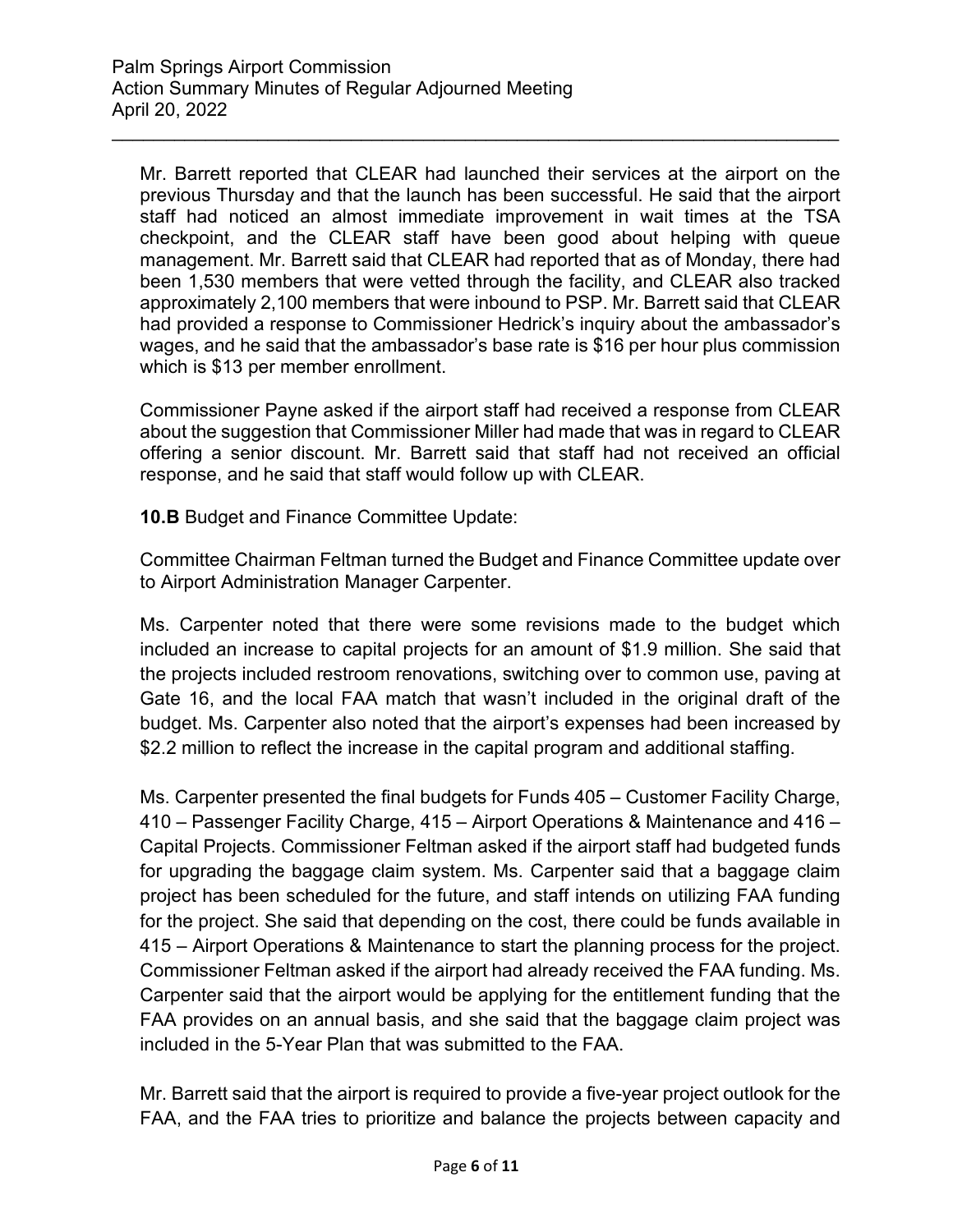safety issues. Mr. Barrett said that he believed that the baggage claim project was scheduled for 2024-2025, and he said that staff was considering utilizing other grant opportunities to expedite the project. Commissioner Payne asked if the additional FAA funding was included in Ms. Carpenter's spreadsheet. Mr. Barrett said that the additional FAA funding was not included in the spreadsheet. Commissioner Payne said that it seemed that staff was confident about receiving the FAA funds and that staff would be working on getting the FAA to move the funds up so that they could be used sooner. Mr. Barrett agreed with Commissioner Payne's assessment. Ms. Carpenter reminded the Commission that the grant funds are funds that are reimbursed, and she said that the airport will get reimbursed for the projects that have been identified in the 5-Year Plan.

\_\_\_\_\_\_\_\_\_\_\_\_\_\_\_\_\_\_\_\_\_\_\_\_\_\_\_\_\_\_\_\_\_\_\_\_\_\_\_\_\_\_\_\_\_\_\_\_\_\_\_\_\_\_\_\_\_\_\_\_\_\_\_\_\_\_\_\_\_\_

Commissioner Miller suggested that Ms. Carpenter identify the FAA projects that will be addressed in the future as separate line items. Commissioner Payne asked if there is a list of the capital projects that are currently funded and ongoing versus what you expect to come down the line by year. Ms. Carpenter said that staff typically provides the breakdown of the proposed capital projects for the future fiscal year to the Budget and Finance Committee. Commissioner Miller asked if the baggage claim system project was included in the 5-Year Plan. Ms. Carpenter confirmed that the project is listed in the 5-Year Plan.

Item 10.C was heard after Item 10.E

**10.C** Financial Summary Update:

Airport Administration Manager Carpenter reviewed the financial summary for the period ending March 31, 2022, and she noted that the On Airport Rental Care revenue was \$7 million which is a record for the airport. Commissioner Payne asked if the spike in revenue was passenger driven and if it was also due to pricing. Ms. Carpenter said that the revenue spike was definitely passenger driven.

Commissioner Miller referred to Fund 415 - Airport Operations & Maintenance, and he noted that the Operating Revenue summary for FY 21-22 was listed as \$22.5 million and the Operating Revenue detail for FY 21-22 was listed as \$28,489,698 and that the difference between the two amounts was the CARES Act funds, and he suggested that for the casual observer, it could be helpful to list the CARES Act funds separately so that the subtotals are equal.

Commissioner Miller referred to the expenditures of Fund 415 - Airport Operations & Maintenance, he noted that the City hadn't taken its PERS Cost Recovery yet, and he asked when does the recovery normally take place. Ms. Carpenter said that the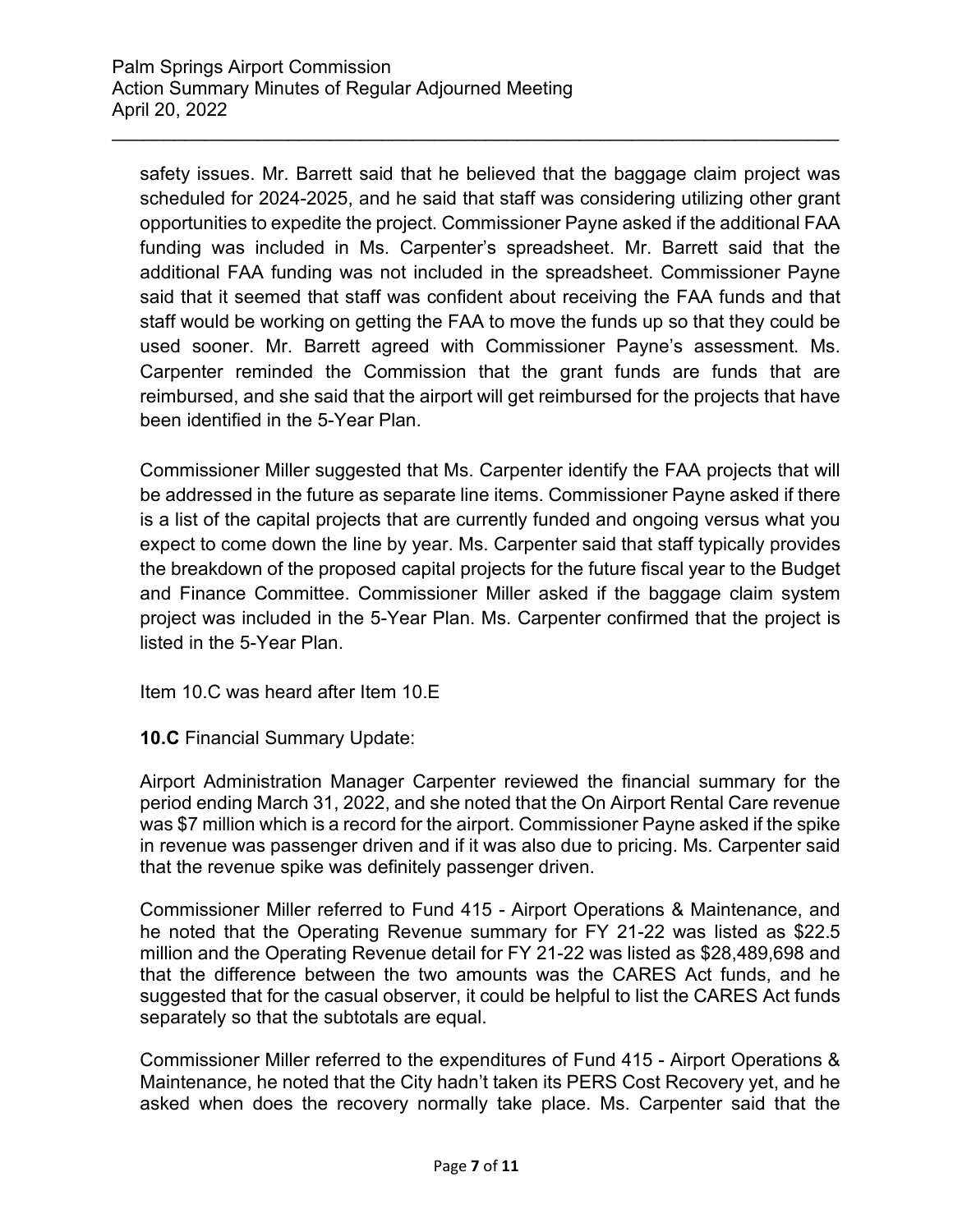recovery normally takes place at or around the end of the fiscal year. Commissioner Miller inquired about the amount of expenditure savings. Ms. Carpenter said that the expenses are higher than the prior years, and she said that staff is being conscious about what the funds are being spent on. Commissioner Miller suggested that staff should be mindful of airport needs that staff may have not budgeted for and that the extra revenue could be used to fund any additional airport needs. Ms. Carpenter said that the extra revenue funds could potentially be used for additional staffing.

\_\_\_\_\_\_\_\_\_\_\_\_\_\_\_\_\_\_\_\_\_\_\_\_\_\_\_\_\_\_\_\_\_\_\_\_\_\_\_\_\_\_\_\_\_\_\_\_\_\_\_\_\_\_\_\_\_\_\_\_\_\_\_\_\_\_\_\_\_\_

Commissioner Payne referred to the Airport Operations & Maintenance Expenditures graph, and he asked if most of the expense is for labor. Ms. Carpenter said that salaries and benefits do make up a good portion of the expenses. Commissioner Payne asked if it would be possible for Ms. Carpenter to include the desired positions for FY 22-23 in the graph. Ms. Carpenter said that she believed that the information that Commissioner Payne was requesting had been provided to the Budget and Finance Committee and that she would check to see if the information had been provided and discussed. Commissioner Miller said that the new positions had been discussed at the Budget and Finance Committee meeting and that he wasn't sure that the discussion included the information for the current positions, and he asked Commissioner Feltman if he recalled receiving the information for the current positions. Commissioner Feltman said that he did not recall receiving the information for the current positions. Commissioner Miller suggested that the information could be discussed at the next meeting.

Commissioner Miller asked if airport staff was finding better candidates for positions. Mr. Barrett said that generally the airport staff was finding better candidates, and he said that it depends on the position. He said that there will always be candidates that are disqualified because they have a criminal background and they cannot be badged, and he said that there are candidates that quit shortly after being hired because of the amount of walking or work that is required.

## **10.D** Marketing Update:

Director of Aviation Marketing and Air Service Meier noted that CLEAR had arrived at PSP, and he thanked Mr. Barrett for his initiative for bringing CLEAR to PSP. Mr. Meier reviewed the benefits of CLEAR, and he noted that passengers can use their CLEAR membership in lieu of their government identification to get through TSA.

Mr. Meier reported that the March passenger numbers had achieved the eighth PAX record since June 2021. He said that due to staff shortages, Allegiant would be suspending their service to Bellingham for June, July and August. Mr. Meier noted that there are now 15 summer routes versus the 10 summer routes in 2019.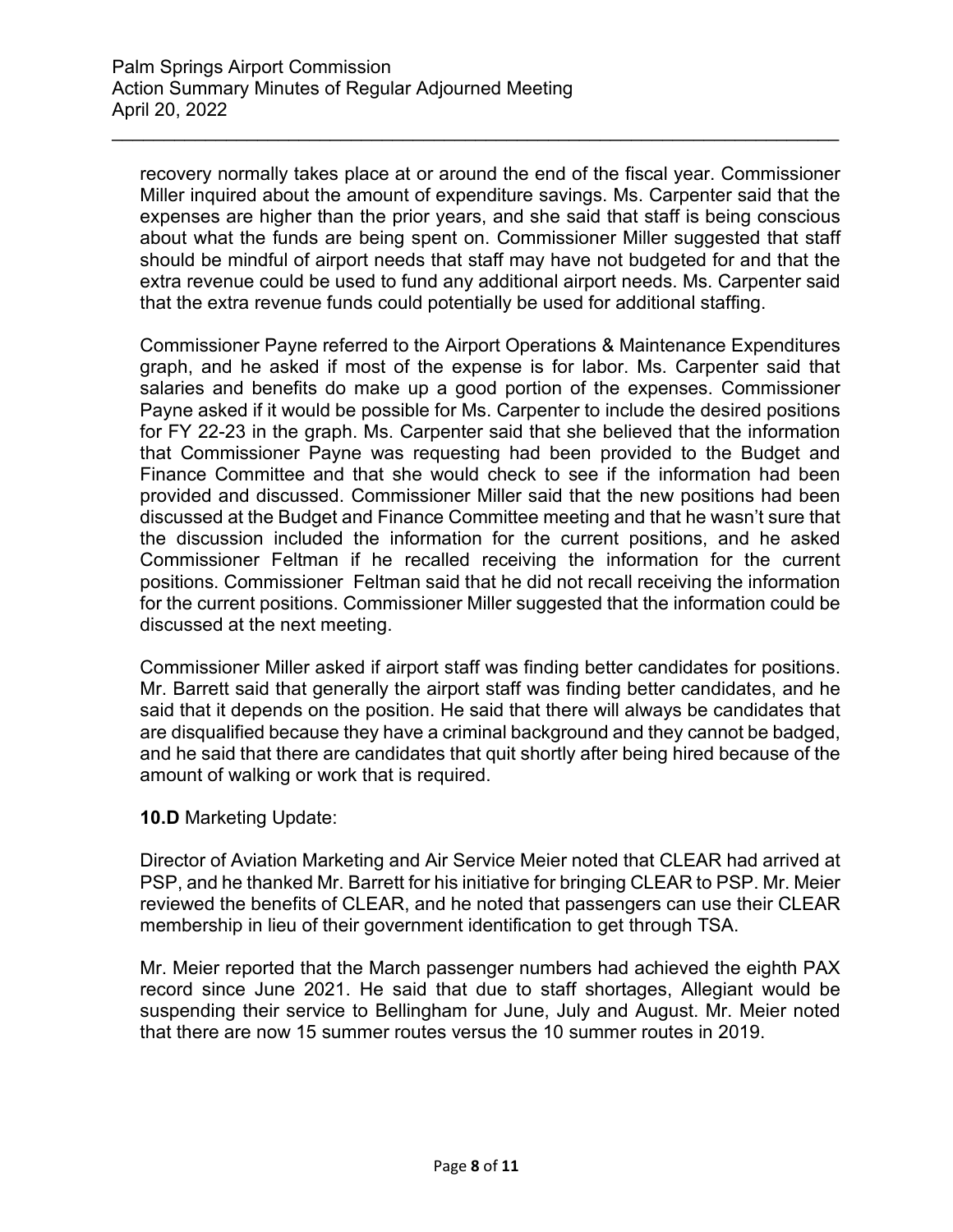Mr. Meier reviewed the scheduled departing seats for May through August 2022, and he compared the numbers to 2019 and 2021, and he noted that each of the months will have increases for 2022. Mr. Meier said that in regard to marketing, PSP would be changing over to the summer advertisements to focus on the 15 summer routes.

\_\_\_\_\_\_\_\_\_\_\_\_\_\_\_\_\_\_\_\_\_\_\_\_\_\_\_\_\_\_\_\_\_\_\_\_\_\_\_\_\_\_\_\_\_\_\_\_\_\_\_\_\_\_\_\_\_\_\_\_\_\_\_\_\_\_\_\_\_\_

Mr. Meier reported that PSP was participating as a sponsor for two radio station vacation giveaways. He said that KGAY was giving away a European vacation and that for the \$2,500 sponsorship, PSP would get airtime valued at \$7,000, and KCAL was giving away a trip to the Aftershock Festival in Sacramento and that for the \$2,000 sponsorship, PSP would get airtime valued at \$37,000. Mr. Meier said that the winners would be required to fly from PSP.

Mr. Meier reported that the new Brand and Website RFP had been issued and that the selection committee would be making their selection on April 25th, the selected proposal would be brought to the May Commission meeting, and if approved by the Commission, the agreement would be brought to the City Council on May 26th. He said that the work would begin as soon as the agreement is approved by the City Council, the process that will involve the Marketing Committee, the Commission and various community groups will take four to six months, and the goal is to have both the brand and the website launched by October 2022.

Commissioner Payne inquired about the criteria for selection. Mr. Meier said that the selection would come down to experience with developing websites and branding, specifically experience with airports, and the years of experience of their team. Commissioner Payne asked if the website would be a stand-alone website for the airport or would you have to go through the City's website to get to the airport's website. Mr. Meier confirmed that it would be a stand-alone website.

Mr. Meier reported that the Advertising RFP had been issued and proposals would be due on April 26th. He said that the goal is to bring the agreement to the Commission in May, but it could possibly be June, then the agreement would be brought to the City Council for approval, and if approved, the work would begin on July 1st. He noted that even though PSP will be using an outside agency that would be handling the advertising, the airport staff will be providing their guidance to the agency, and the airport staff would have the final say on all media buys and campaign designs. Mr. Meier also noted that ad agencies can negotiate better pricing because they do bulk buys.

Commissioner Payne inquired about the services with Aviatrix Communications that had previously been approved by the Commission. Mr. Meier explained that the services that had previously been approve by the Commission were for Aviatrix Communications to develop a marketing and communications plan for PSP. Commissioner Payne referred to new customers that don't normally fly in and out of PSP, and he inquired about the customer segment that was identified by Aviatrix or Mr. Meier that would be a net gain for the airport. Mr. Meier said that there are many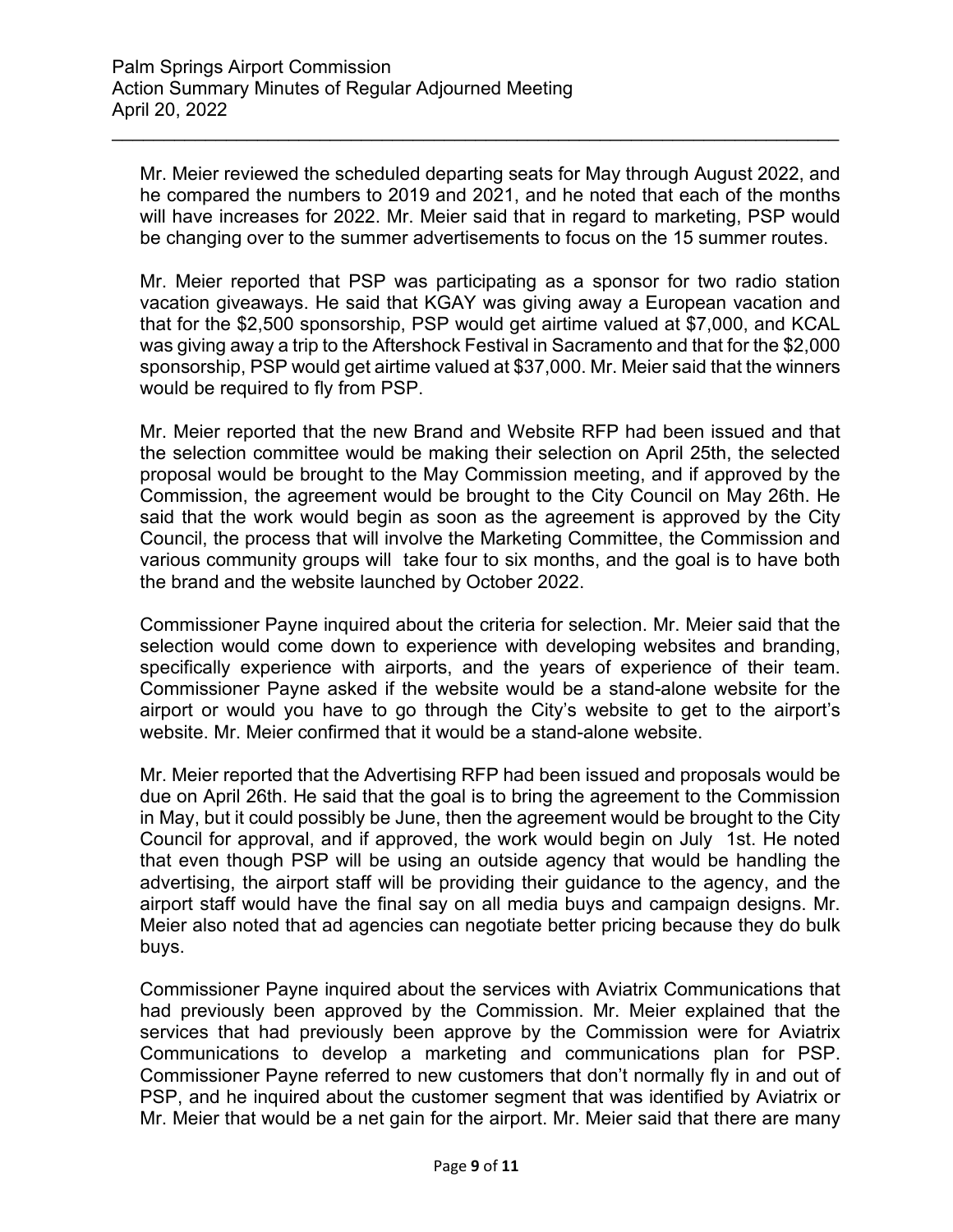different customer segments and that it comes down to how you communicate with each of the segments.

\_\_\_\_\_\_\_\_\_\_\_\_\_\_\_\_\_\_\_\_\_\_\_\_\_\_\_\_\_\_\_\_\_\_\_\_\_\_\_\_\_\_\_\_\_\_\_\_\_\_\_\_\_\_\_\_\_\_\_\_\_\_\_\_\_\_\_\_\_\_

Commissioner Payne asked how staff can measure the success of the advertising. Mr. Meier said that the metrics from billboard and radio come from the advertising agencies, and he said that digital advertising provides the metrics for how many people are viewing the advertisement, and how many people are clicking on the advertisement links. He said that he can also review the analytics to see what platform the advertisement is being viewed on. Mr. Meier said that he also utilizes a software called Placer.ai that allows him to track the data for specific radiuses to determine the pre-advertising data and the current advertising data.

Commissioner Payne said in regard to the RFP, could staff tie compensation to new passengers that are arriving which would be done by targeting a segment, capturing some percentage of that segment, and part of the advertising agency's goal would be to show that the advertising actually pulled more passenger outbound from PSP. Mr. Meier said that there is a performance clause that allows the City to cancel the contract with the advertising agency if they don't meet the Key Performance Indicators (KPIs) for the various campaigns.

Item 10.E was heard before Item 10.C.

## **10.E** Concession RFP Update

Airport Administration Manager Carpenter said that she was planning on getting the draft Concessions RFP out to the Commission by no later than the week of May 5th, she would be asking for the Commissioner's comments to be submitted within a week from receiving the draft RFP, the RFP would be finalized by May 19th, and the RFP would be issued to the public by June 6th. Ms. Carpenter reviewed the Concessions RFP roadmap that had been provided with the first RFP draft, and she noted that the dates have remained as originally proposed.

## **11.COMMISSIONERS REQUESTS AND REPORTS:** None

## **12.REPORT OF CITY COUNCIL ACTIONS**:

- **12.A** Past City Council Actions
- **12.B** Future City Council Actions

## **13.RECEIVE AND FILE**:

- **13.A** Airlines Activity Report March 2022
- **13.B** Airline Activity Report Fiscal Year Comparison
- **13.C** Airlines Schedules May 2022